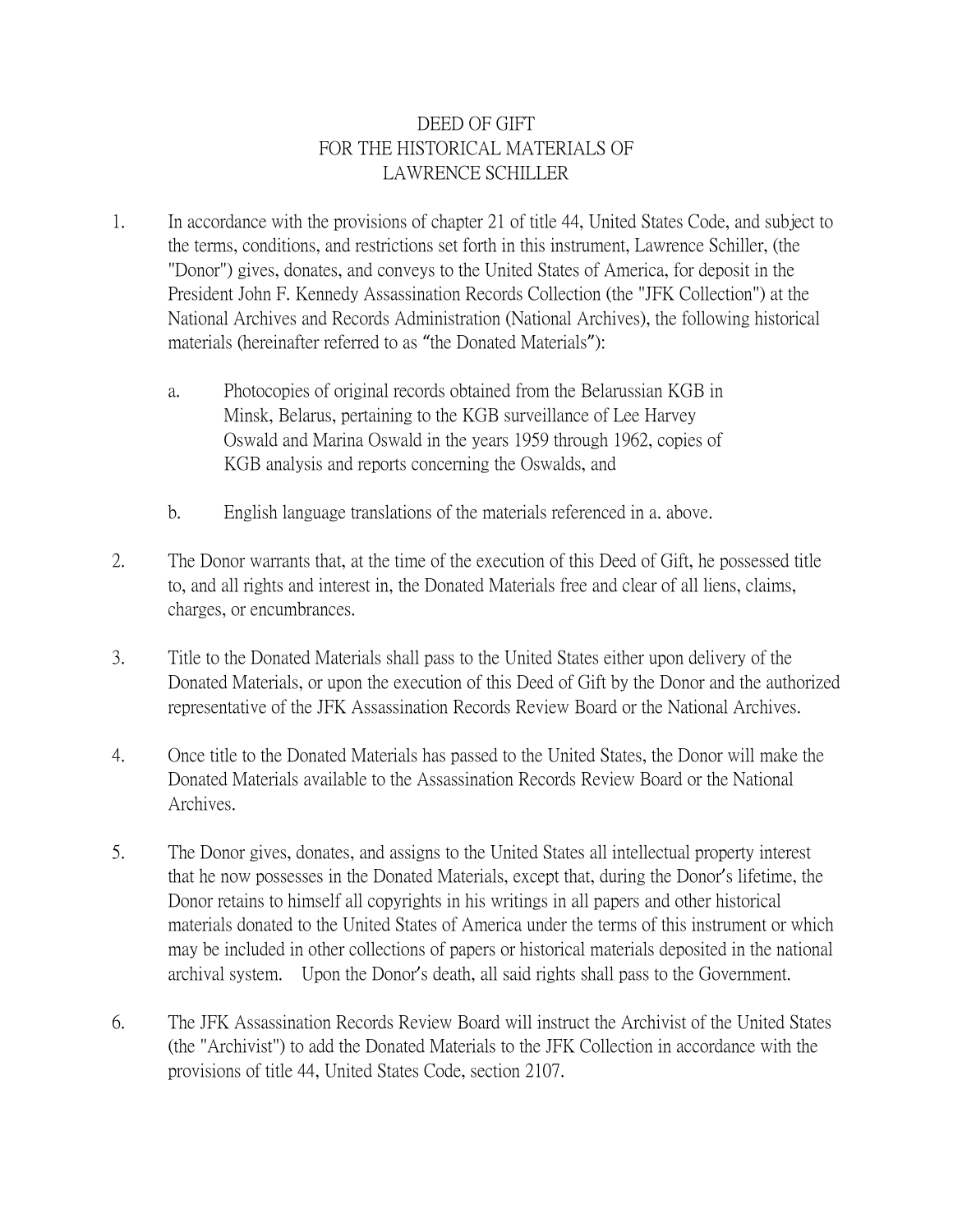- 7. Once title to the Donated Materials passes to the United States and the Donated Materials are included in the JFK Collection, the Donor may freely examine them during the working hours of the depository at which they are being maintained.
- 8. The Donor may, upon request and from time to time, obtain reproductions of any or all of the Donated Materials. The Archivist, or his or her designee, shall determine at the time of each request whether reproductions are to be provided free of charge or, in the alternative, for a fee set in accordance with the provisions of chapter 21 of title 44, United States Code.
- 9. (a) It is the Donor's wish that the Donated Materials not be made available for use by the public until seven and one-half years after the Donor signs this Deed of Gift. Once seven and one-half years have passed, it is the Donor's wish that the Donated Materials be made available for use by the public as soon after and to the fullest extent possible following their inclusion in the JFK Collection. For this reason, the Donor places no restrictions on the use of the Donated Materials.
	- (b) The Archivist may, subject only to restrictions placed upon him by law or regulation, provide for the preservation, arrangement, repair and rehabilitation, duplication and reproduction, description, exhibition, display, and servicing of the Donated Materials as may be needful or appropriate.
- 10. The JFK Assassination Records Review Board agrees that once it receives possession of the Donated Materials, it will promptly ship the Donated Materials to the National Archives for inclusion in the JFK Collection.

Date: Signed:

Lawrence Schiller

Date: Signed:

Laura Denk Assassination Records Review Board

Having received the Donated Materials from the representative of the JFK Assassination Records Review Board and pursuant to my authority under 44 U.S.C.

§ 2111, I accept this gift on behalf of the United States of America, subject to the terms, conditions,